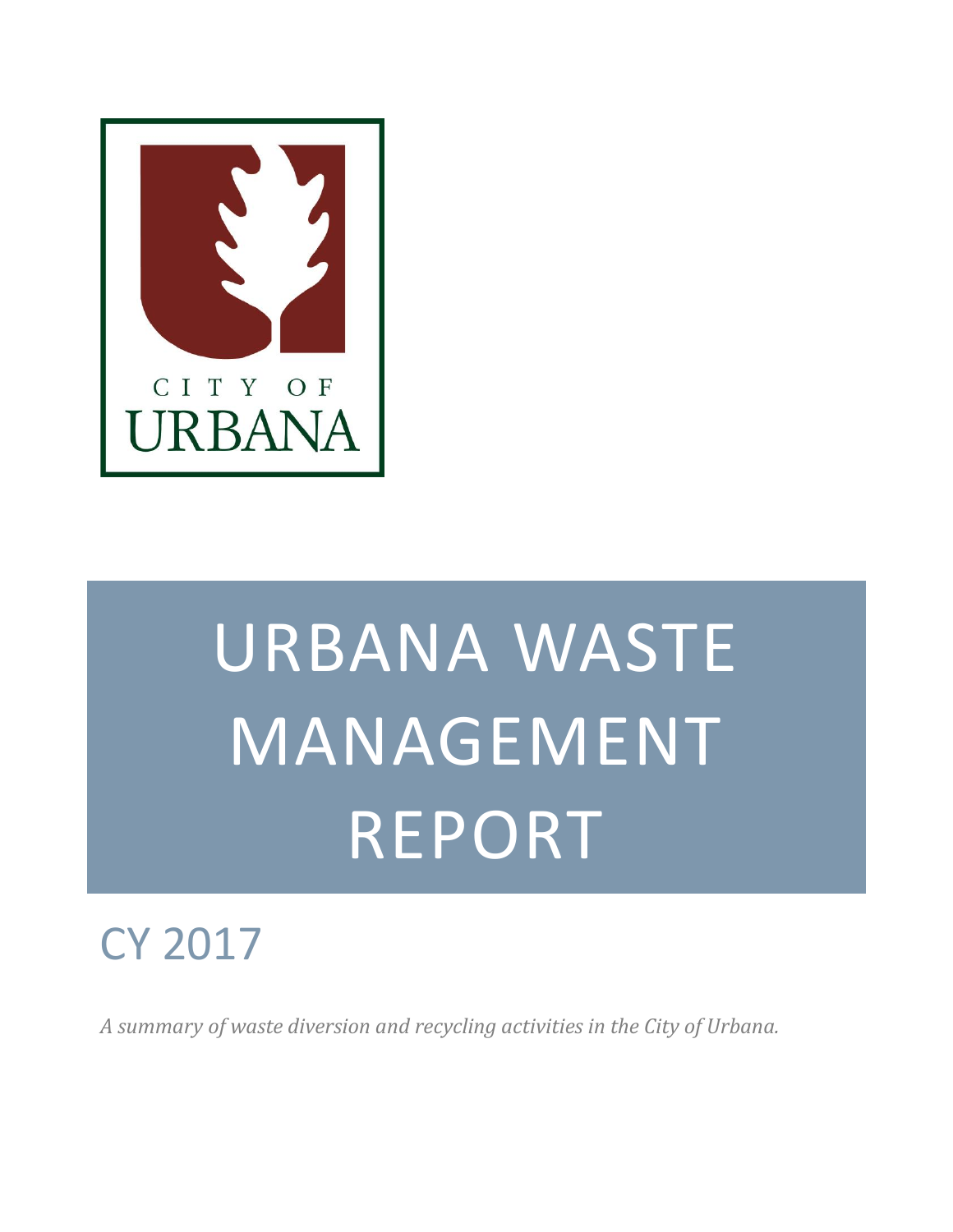#### **Diversion Rate**

In 2017, there was a total of 47,308 tons of waste *generated* in Urbana. This includes garbage, C&D and commodity recycling, and landscape materials composted. Data was compiled using the totals that haulers provide for an annual survey. Of the total waste generated, 26,712 tons was landfilled; 16,020 tons was recycled, including C&D; and 4,576 tons was composted. Urbana's waste diversion rate in 2017 was 44%. Below is a look at landfill, composting and recycling tonnages for the past seven years.



Data has been tracked since 2011 when licensed garbage haulers in Urbana were required to provide the quantity of garbage, recycling and landscape debris collected on an annual basis. Comparing 2017 data to 2011 data, Urbana has seen a 212% increase in recyclables collected (including C&D); a 43% decrease in landscape materials composted; and a 4% increase in garbage landfilled, based on data provided by Urbana's licensed garbage haulers. Overall, the average diversion rate for the past seven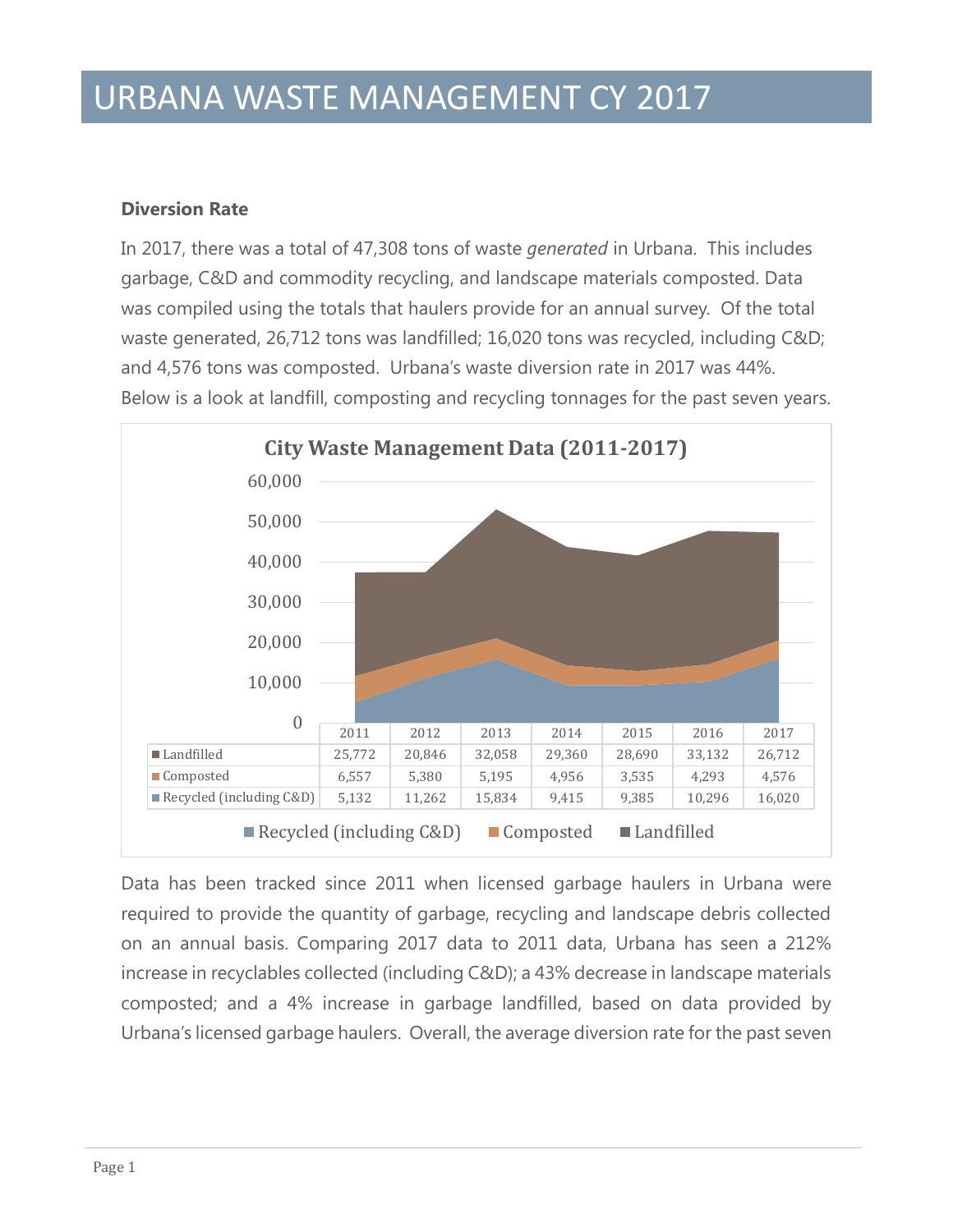years is 36%. Accuracy of data has improved over the past seven years as haulers, and Urbana Public Works divisions, have become accustomed to tracking data.



Here are the diversion rates by year:

#### **Participation Rate: U-Cycle Program**

Participation in the U-Cycle program rose 1% in 2017, from 76% in 2016 to 77% in 2017. Staff will be sending postcards to the 23% of residents not participating in the U-Cycle program in 2018. Participation rate is based upon households that have requested a U-Cart.

#### **Environmental Impacts**

The U-Cycle programs recycled 3,006 tons of materials in 2017, averaging 251 tons of recyclables per month. According to a greenhouse gas reduction calculator developed by stopwaste.org<sup>1</sup>, 865 metric tons of CO2 emissions are avoided every month by recycling 251 tons of materials; with the equivalent of 2,242 vehicles taken off the road monthly.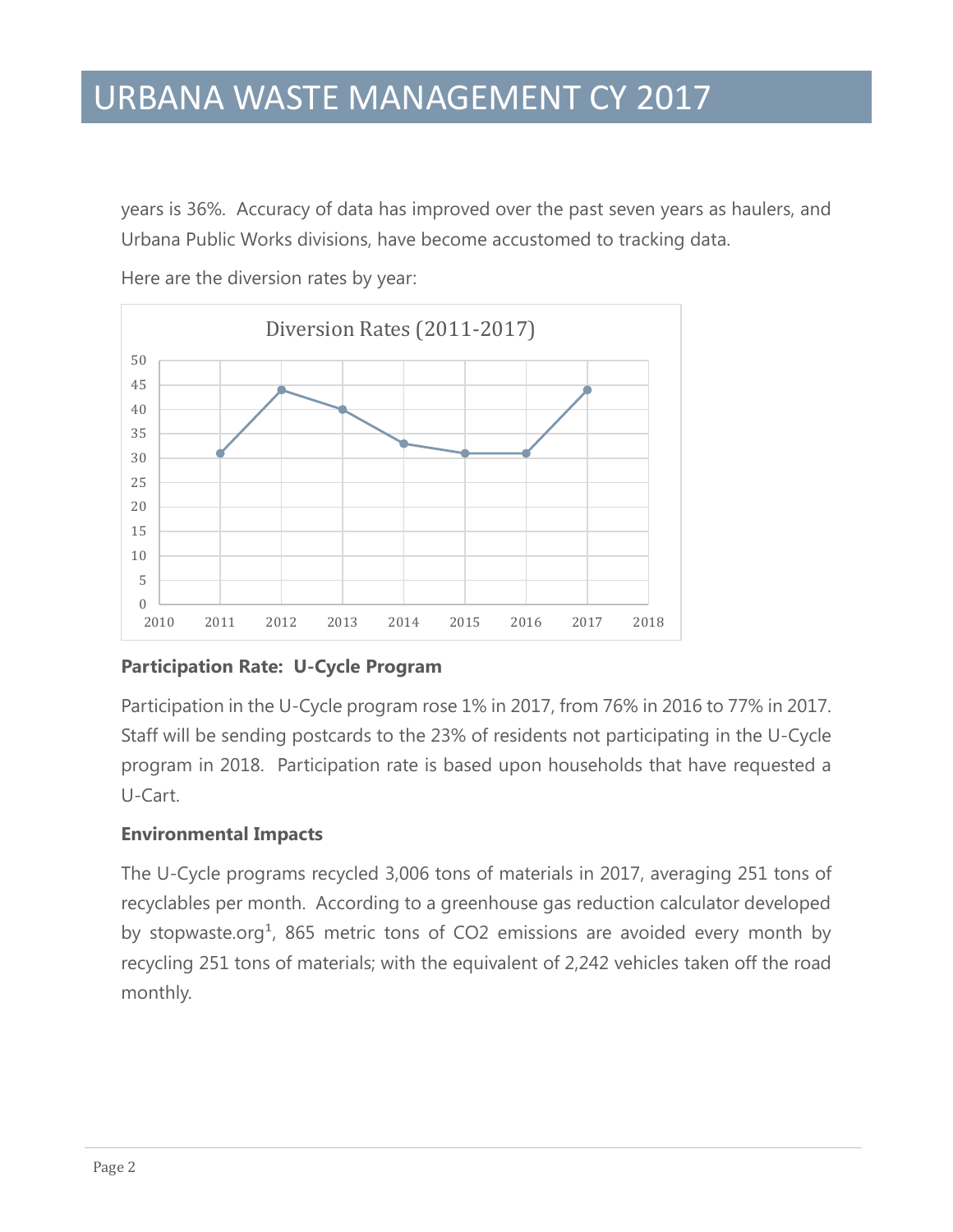| <b>Method 2 - Using Monthly Total Tonnage</b>                                                                                                                                                                  |
|----------------------------------------------------------------------------------------------------------------------------------------------------------------------------------------------------------------|
| Comingled R VI<br>3.45 Tons CO2E saved per Ton of Material Recycled/Composted                                                                                                                                  |
| GHGs/month avoided by recycling/composting rather than landfilling using EPA's WARM model<br>251<br>865.44 Metric tons/month of avoided CO2E emissions<br>x 3.44796 ton CO2e<br>ton<br>÷<br>ton recycled<br>mo |
| Equivalent number of cars taken off the road: = 2242.07                                                                                                                                                        |

That means that in 2017 Urbana residents saved 10,380 metric tons of CO2 emissions from releasing into the atmosphere.

#### **Green House Gas (GHG) Equivalencies**

The following Green House Gas (GHG) equivalencies were calculated through Re-Trac Connect² using the U-Cycle data of 3,006 tons recycled in 2017.

In 2017, the GHG equivalencies in Urbana were the same as

- conserving 19,749 barrels of oil
- conserving 957,369 gallons of gasoline
- saving 774 homes worth of energy use
- switching 222,300 incandescent lightbulbs to CFL
- removing 1,788 passenger vehicles from the road
- planting 217,740 tree seedlings
- installing 2 wind turbines

*See charts in appendix.*

#### **Economic Impacts**

In 2017, the average annual household garbage collection cost in Urbana was \$171.60 (or  $$14.30/m$ onth)<sup>3</sup>. The average recycling collection cost in Urbana was  $$37.84$  (or \$3.15/month).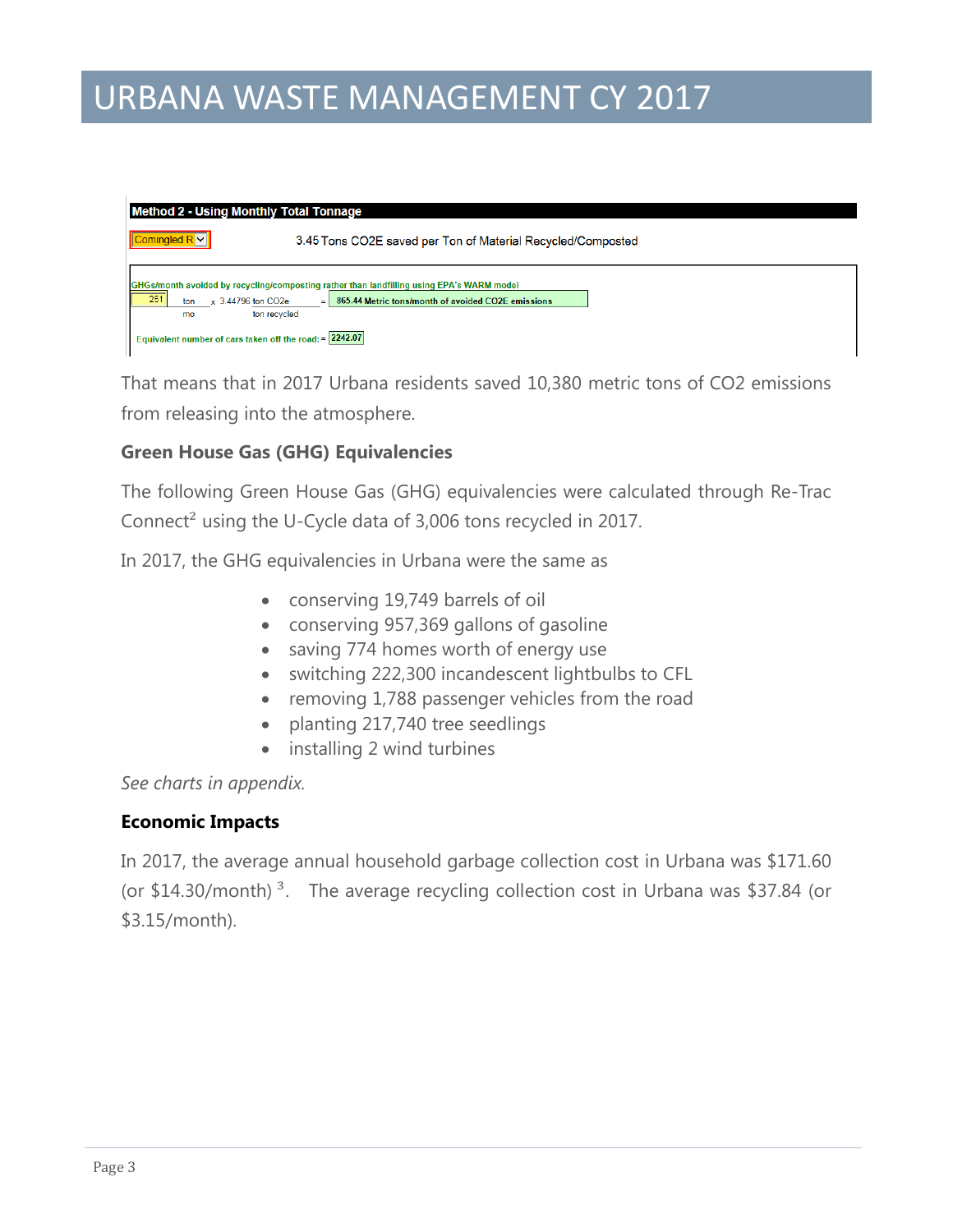#### **Solid Waste Cost:**

Disposal cost:

Garbage disposed Illinois (average)\*= 2,088 lbs./person/year

Average number of people per household  $(HH)$ \*\* = 1.92

2,088 lbs./person \* 1.92 = 4,009 lbs./HH

Curbside housing units = 8,500

4,009 lbs./HH/year \* 8,500 HH= 34,076,500 lbs./year (17,038 tons/year)

8,500 HH \*\$14.30/household/month (avg.) \* 12 months= \$1,458,600/year

Cost per ton:

\$1,458,600/ 17,038 tons=\$86/ton

Cost per pound:

 $$86/2000 = $0.04/lb.$ 

\* Study conducted by the Institute of Government & Public Affairs (2010); Fullerton, D., & Miller, S.

\*\*U.S. Census Data (2002)

#### **Recycling Costs:**

Curbside U-Cycle

Cost per ton:

 $$196,889*/2,293$  tons = \$85.87/ton

Cost per pound:

\$85.87/2000=\$0.04/lb.

\*Contractual cost (2017)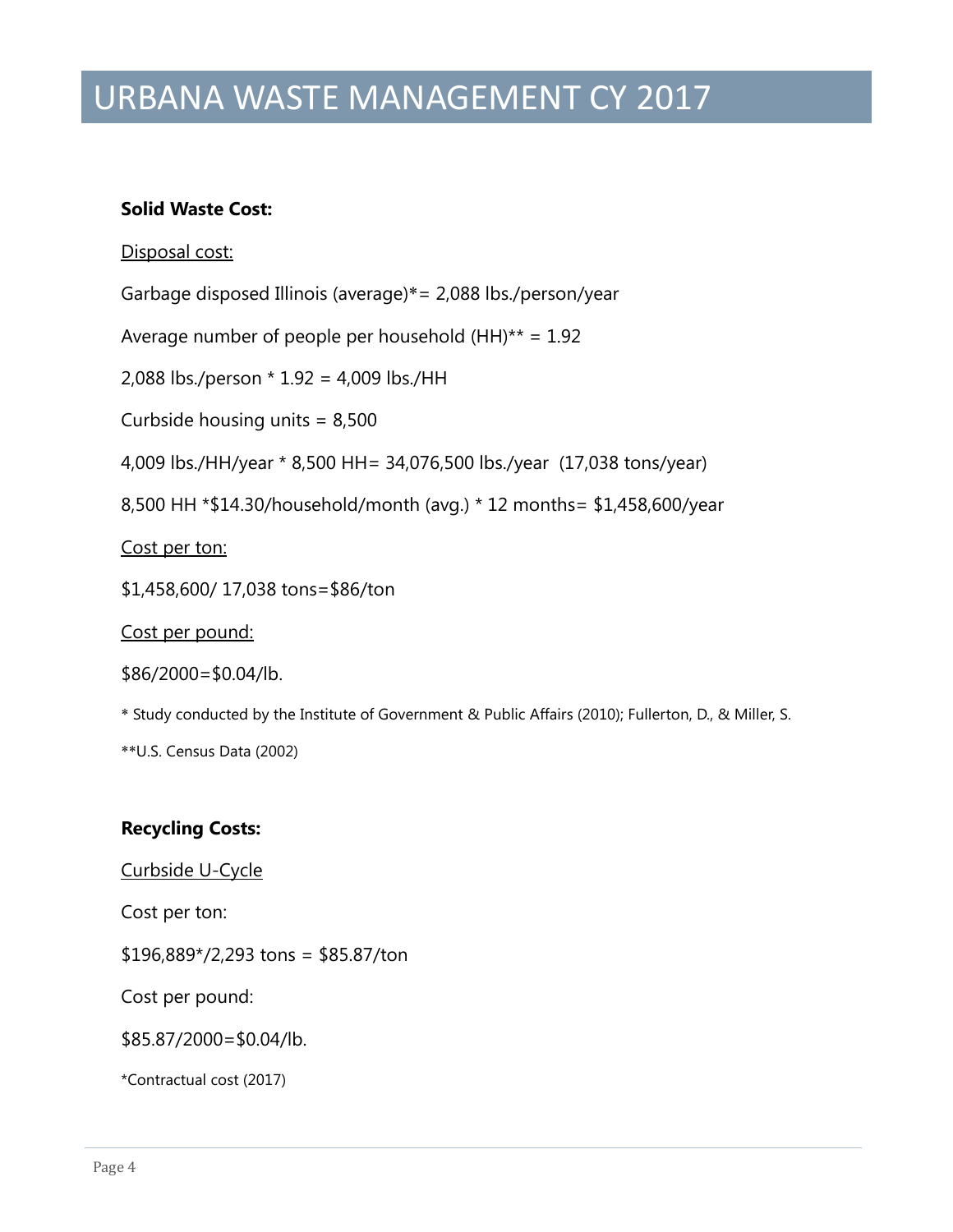Multifamily U-Cycle

Cost per ton:

\$225,750\*/713 tons = \$316.62/ton

Cost per pound:

 $$316.62/2000 = $0.16/lb.$ 

\*Contractual cost (2017)

#### **Conclusion**

Comparing curbside to multifamily recycling costs per pound, it shows that it cost four times more to recycle multifamily materials than curbside due to less material collected in the multifamily program. Staff will continue efforts to increase diversion rates at multifamily properties through outreach & education, advertising and social media campaigns.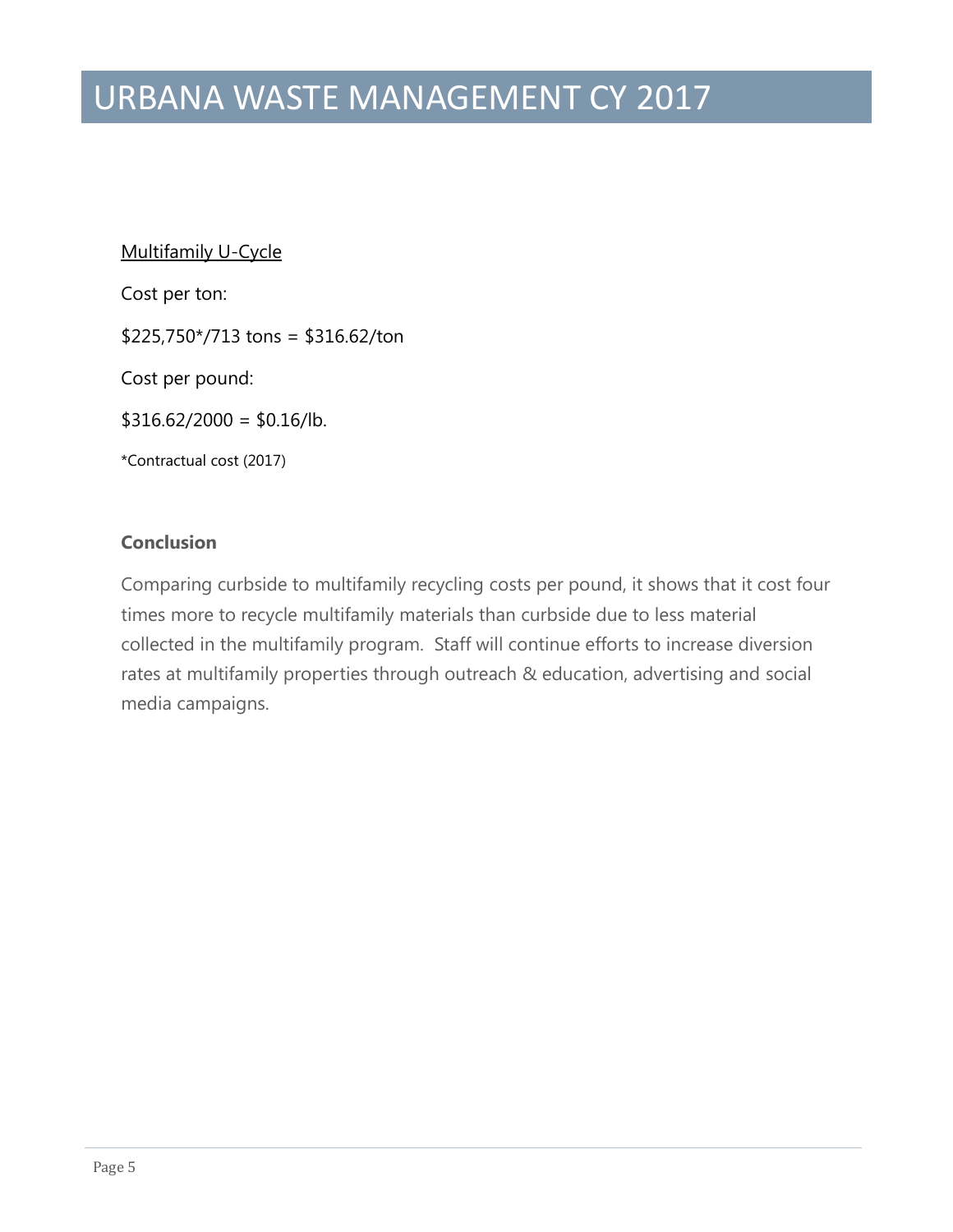#### **Appendix**



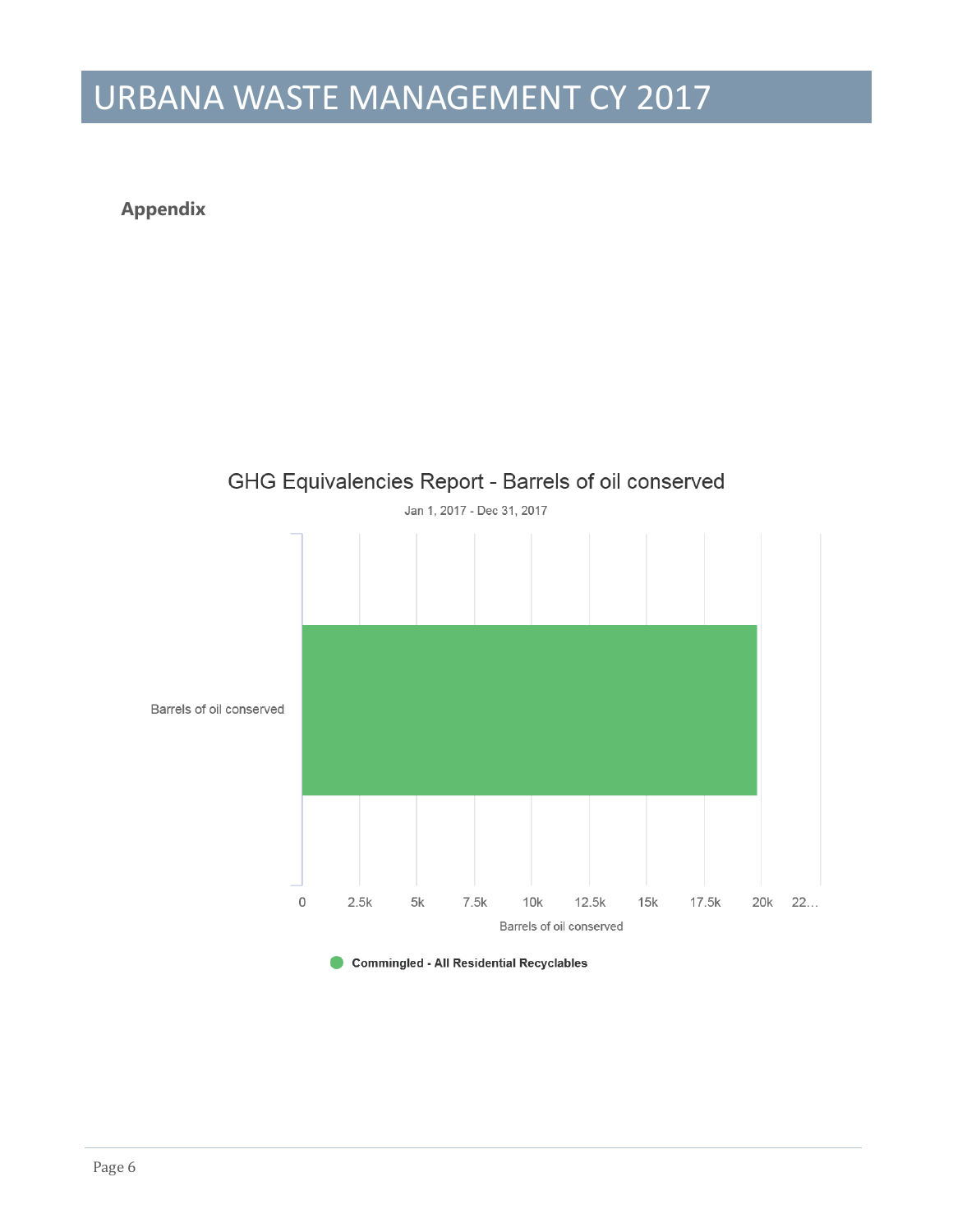

GHG Equivalencies Report - Gallons of gas conserved

Commingled - All Residential Recyclables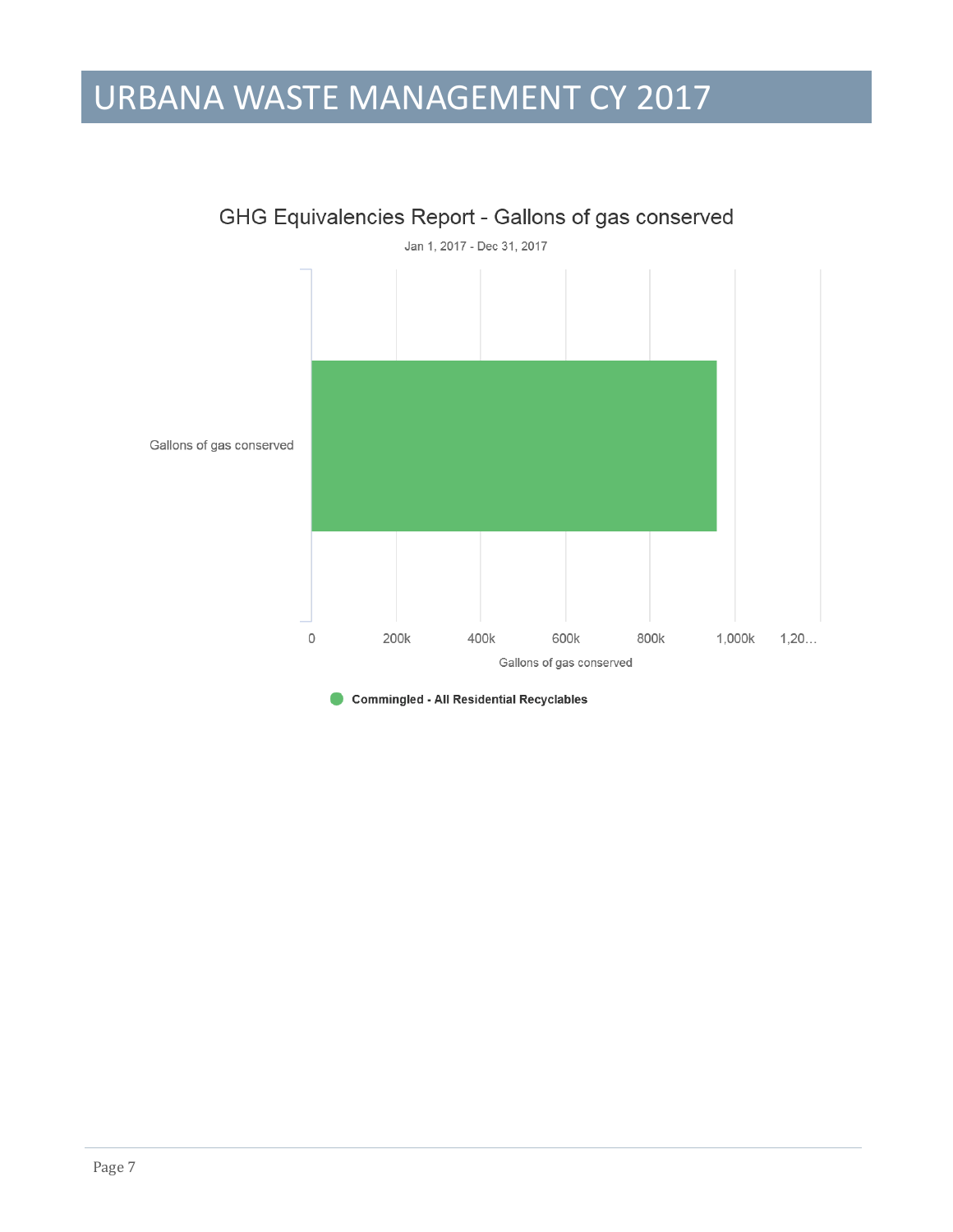

GHG Equivalencies Report - Homes worth of energy use

Commingled - All Residential Recyclables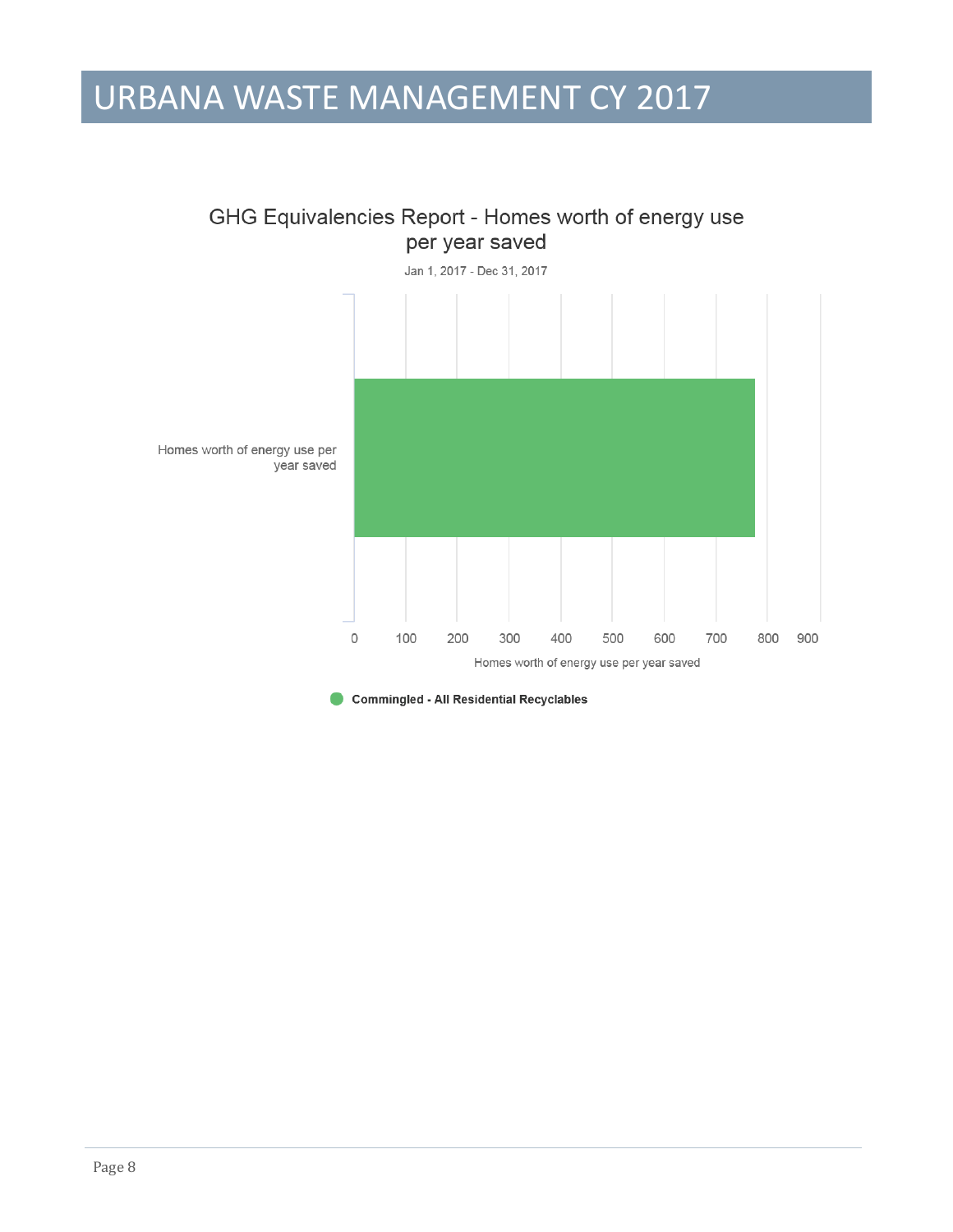#### GHG Equivalencies Report - Incandescent lightbulbs switched to CFL lightbulbs



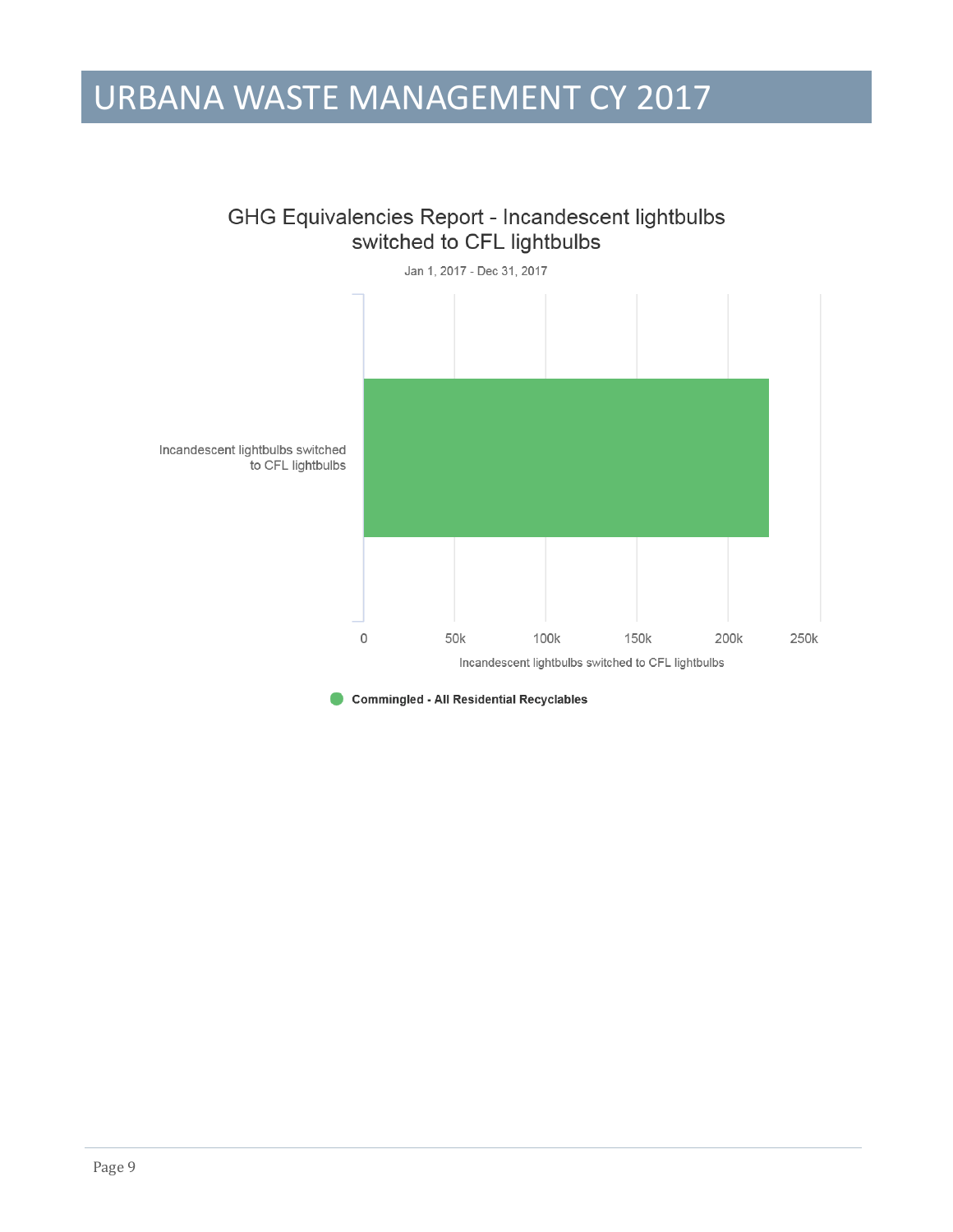



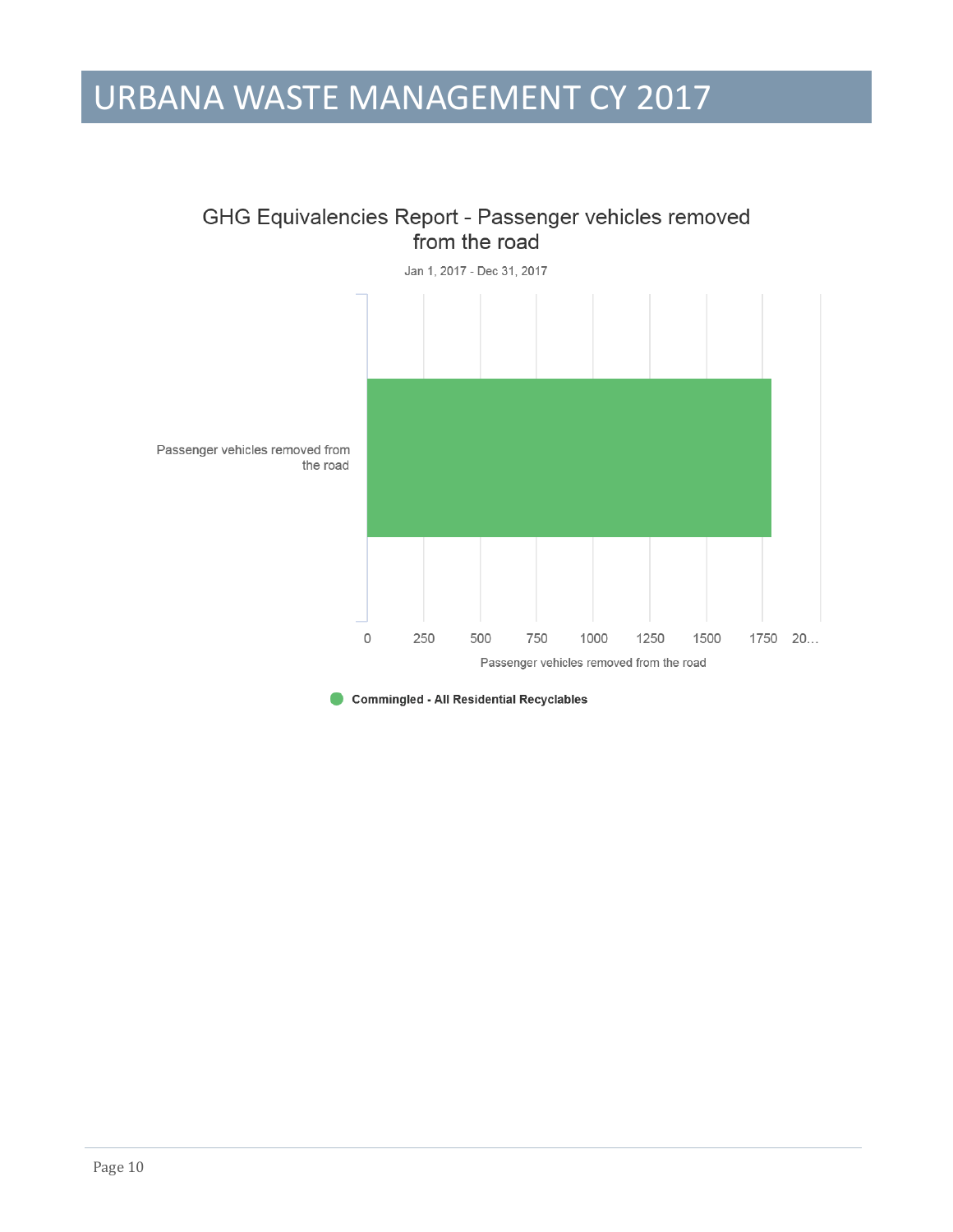

Commingled - All Residential Recyclables